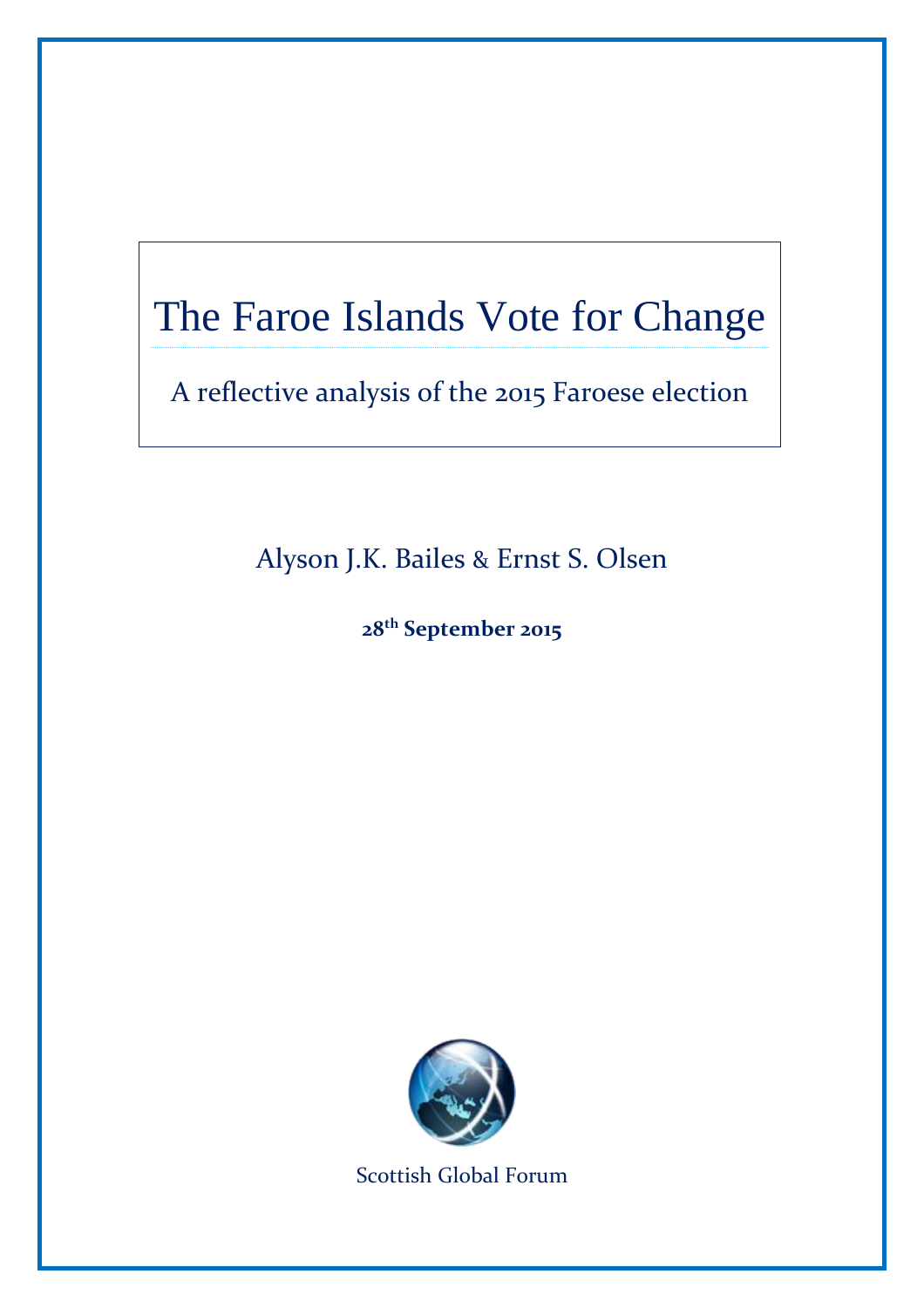# **THE FAROE ISLANDS VOTE FOR CHANGE**

**Alyson J.K. Bailes** & **Ernst S. Olsen**

About the authors:

Alyson J.K. Bailes is Adjunct Professor at the University of Iceland in Reykjavik, and a Visiting Professor at the College of Europe in Bruges. She sits on the Advisory Board of the Scottish Global Forum.

Ernst S. Olsen is a Faroese expert in Nordic and other external issues who has worked in the Faroese foreign service. He is currently pursuing his studies in West Nordic affairs, covering the Faroe Islands, Iceland and Greenland.



Scottish Global Forum

Find us at: www.scottishglobalforum.net Email us at: info@scottishglobalforum.net Follow us on Twitter on: @ScotGlobalForum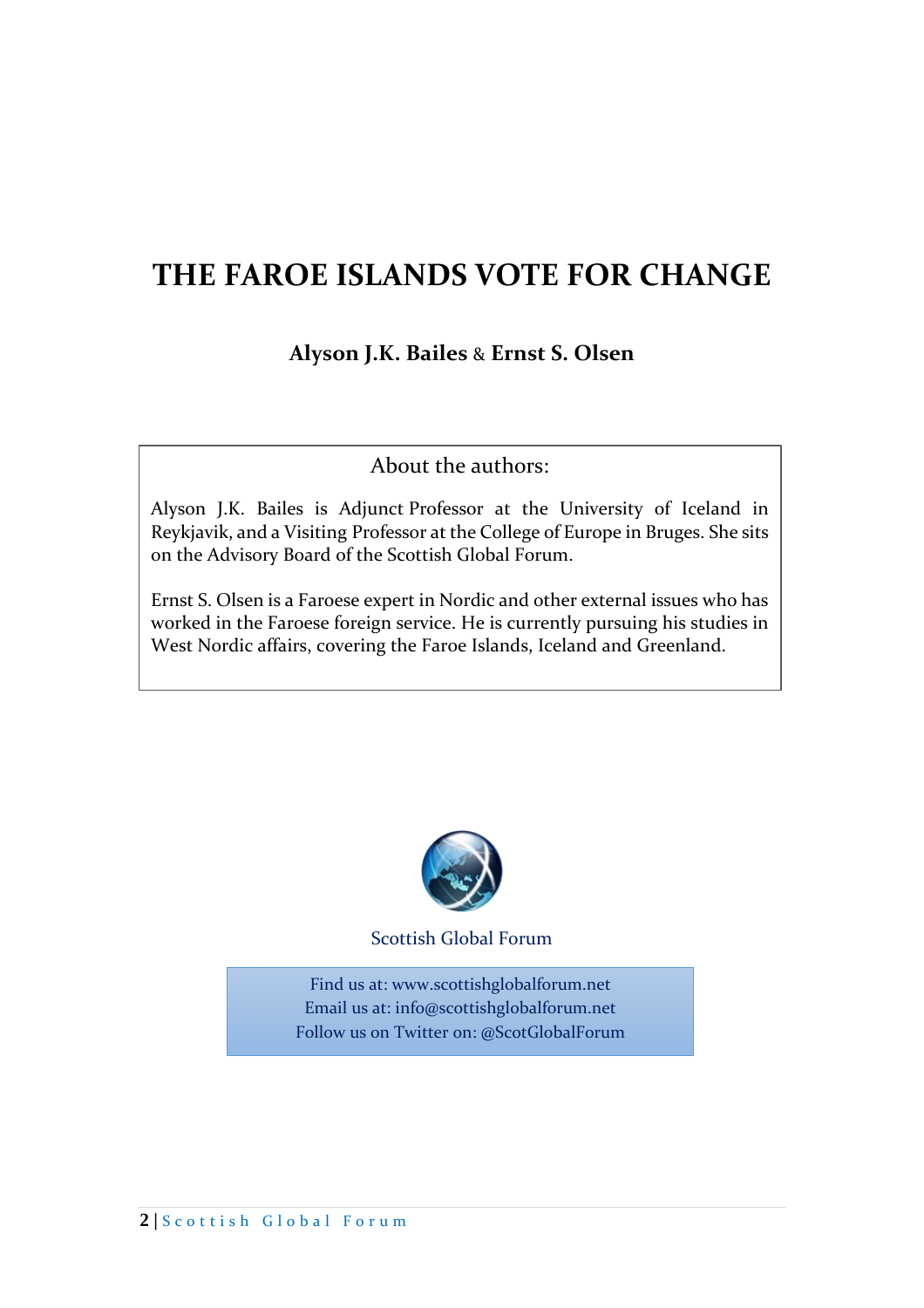## The Faroe Islands Vote For Change

Alyson J.K. Bailes & Ernst S. Olsen

On 1st September 2015, the people of the Faroe Islands (36,458 registered voters in a population of 49,469) went to the polls in an election that drew more foreign attention than usual. High interest at home was shown by a turnout of 88.8% and the results were dramatic beyond expectation. Most obviously, a right-centre ruling coalition was displaced by a left-centre grouping which advocated a number of bold policy changes. These included explicitly reviving progress towards independence from the Danish sovereign power. But the election results also hinted at more profound shifts developing within Faroese society, notably on gender and sexual issues. This short report tells the story in more detail and asks: what could or should happen now?

#### **Background**

The Faroese parliament (Løgting) has 33 members, implying that in order to successfully pass legislation a government should command at least 17 votes.<sup>1</sup> Given the multiplicity of parties whose positions vary not just on a right-to-left axis but also in terms of their stance on union versus independence, coalitions are inevitable. Conservative and centrist parties with a mostly anti-independence profile did well in the last (2011) elections; for the next four years, a coalition of the liberal-conservative Union Party and the conservative People's Party (8 seats each), plus the smaller Centre (2 seats) and Selfrule (1 seat) parties ruled the Faroes. <sup>2</sup> The programme of this coalition included trying to restore certain closer ties to Denmark although this proved impractical in many respects.<sup>3</sup>

In 2013, the Self-rule Party had to leave the coalition when its minister was implicated in a scandal over plans for a major sub-sea tunnel. By 2015, the contagion had spread as the Prime Minister himself – Kaj Leo Holm Johannesen of the Union Party – was accused of improper involvement in the same scheme. After the publication of an independent report confirming he had at times misled parliament, a no-confidence resolution on  $4<sup>th</sup>$ August gained 14 votes, thus falling short of a decisive majority. This shortfall occurred because many MPs, including some from the government parties, abstained from voting.

Initially, Johannesen shrugged off calls for an early election, but then – some five weeks later – he announced that one would take place on the 1<sup>st</sup> September. He continued to argue, however, that he had done nothing wrong, and chose to stay on as the chairman of his party and a top candidate in the election campaign.

 $\overline{a}$ <sup>1</sup> For more on the Faroese parliament and politics see the government website at: [http://www.logting.fo/files/File/Faldari%202012/faldari\\_EN\\_2012%20smal.pdf](http://www.logting.fo/files/File/Faldari%202012/faldari_EN_2012%20smal.pdf)

<sup>2</sup> Varying English translations are found for the Faroese party names. Here we have used the simplest and most direct equivalents, but please note that official usage may be different. <sup>3</sup> For details see Alyson J.K. Bailes, 'Independence Politics in the Faroe Islands: An election to watch', Scottish Global Forum, 4th August 2015, at: [http://www.scottishglobalforum.net/bailes](http://www.scottishglobalforum.net/bailes-faroese-elections-2015.html)[faroese-elections-2015.html](http://www.scottishglobalforum.net/bailes-faroese-elections-2015.html)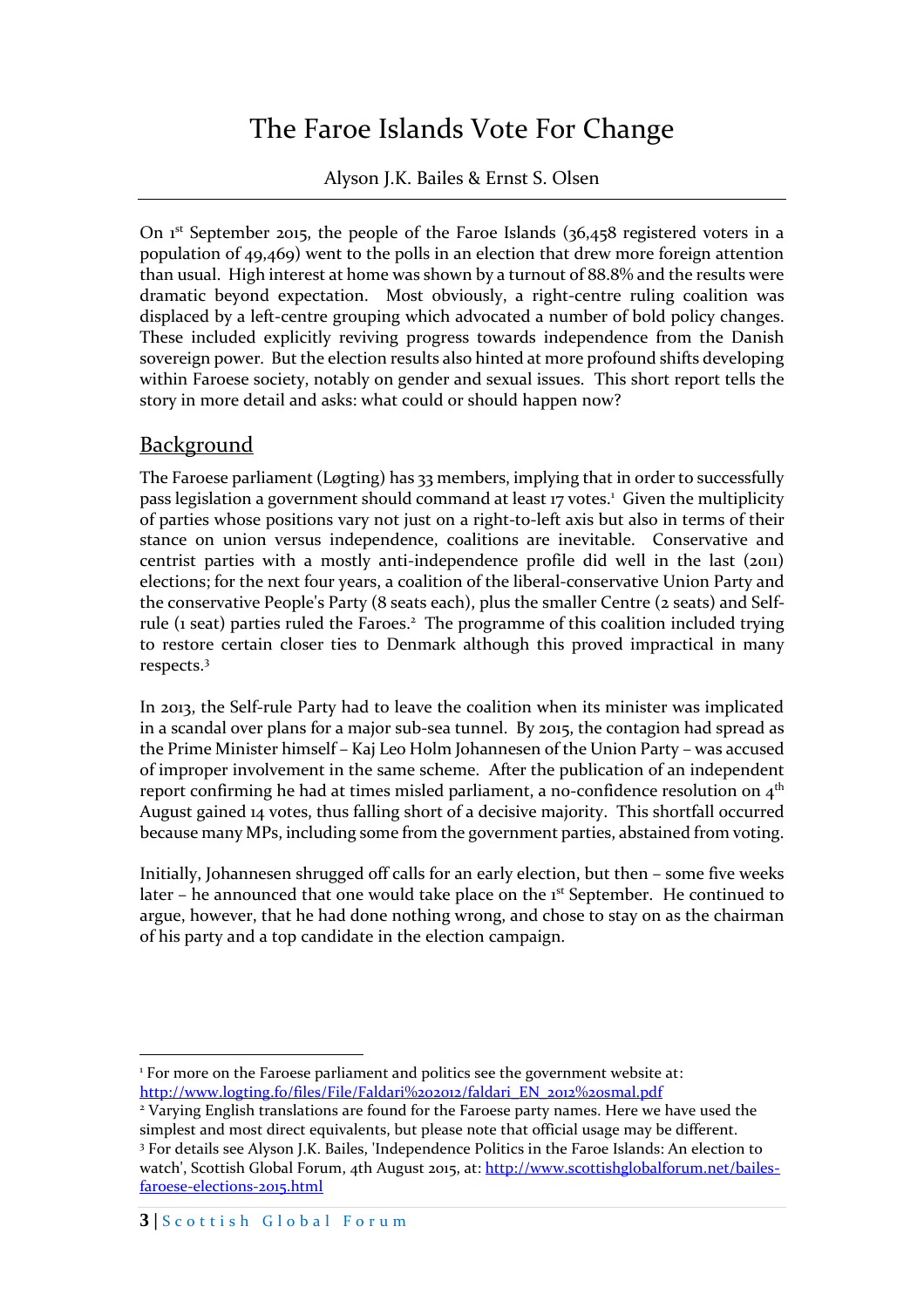### Election Issues

With the announcement of the election, much of the unfolding debate focused on the Johannesen government's economic and social programmes which had generally favoured the richer elements in society, and caused problems for many with limited incomes. Measures which had been implemented included a controversial new method of pre-taxing pensions, introduced in order to boost state revenues in the short-term. The conservative parties argued that such measures were necessary to provide long-term stability for a Faroese economy which is overwhelmingly dependent on fish sales and a Danish subsidy for some  $7\%$  of its public income (=4% of GDP).

The parties previously in opposition also stressed their concern for long-term economic viability. However they depicted social justice, reform, and guided economic development as the best road towards it. Among areas highlighted for reform was the way in which fishing rights and earnings from the fishing industry are handled; this is a hot political issue in Iceland, where the opposition likes to depict the political rightwing as captive to the selfish interests of big operators. The argument of Faroese conservatives was, and remains, that operators need the assurance of long-term rights to gain optimum results, and thus support the whole economy and society. Reform of current arrangements, they argue, only brings uncertainty.

Issues of a more values-related kind were also raised in the campaign. Faroese society is generally seen as more conservative (with a small 'c') than the Nordic norm, *inter alia* because of the strong role of the Lutheran church. When Iceland's last PM, Jóhanna Sigurðadóttir, visited the Faroes, one Faroese MP ostentatiously boycotted an official dinner because Sigurðadóttir was in a lesbian marriage. However mainstream opinion has been shifting and by 2013, opinion polls suggested over 60% support for allowing civil (not church) marriages between same-sex partners<sup>4</sup>. The Progress Party supported this idea in its campaign, as well as calling for stronger roles for women in general.

#### The Election Process and Results

In national elections, the Faroes are treated as a single constituency where each party presents a list of its proposed MPs. The voter can dedicate his/her vote to one preferred candidate, or simply vote for the party. When a government is formed, the PM and any elected MPs chosen as ministers have to leave parliament and are replaced by others on the party list.

Opinion polls in the spring and summer of 2015 found a clear shift of support towards the opposition parties, namely: (a) the Social Democrats, (b) two parties ('Republic' and 'New Self-rule') with pro-independence platforms, and (c) the Progress Party which has split off from the Union Party, with a *laissez-faire* economic stance but more socially liberal and independence-minded. The last poll before the elections suggested, however, that the swing away from the three ruling coalition parties would be weaker, and might still leave them with enough seats to retain power.

The results emerging on 1 –2 September confounded that prediction. In fact, there was a strong swing away from the coalition and towards parties with Leftist, liberal, and proindependence positions. Here is a comparison of the 2011 and 2015 results:

 $\overline{a}$ <sup>4</sup> See Norðlýsið (Faroese news agency), 8th September 2013, at: <http://nordlysid.fo/81+av+nordstreymoyingum+eru+fyri+samkyndum+hjunabandi.html>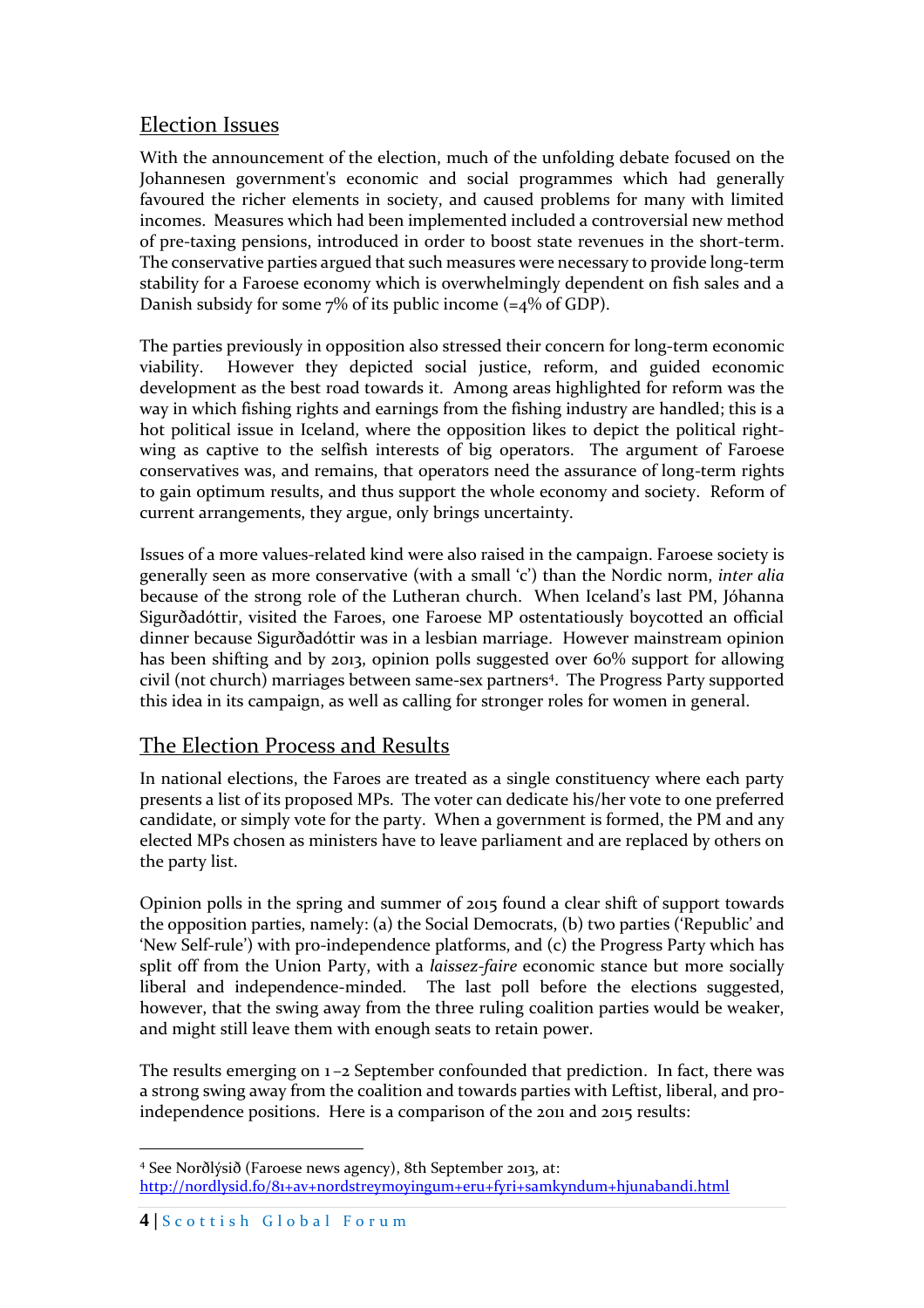| <b>PARTY</b>                          | 2011           |           |                      |           |  |
|---------------------------------------|----------------|-----------|----------------------|-----------|--|
| (with Faroese name)                   | <b>Seats</b>   | % of vote | 2015<br><b>Seats</b> | % of vote |  |
| Union<br>Sambandsflokkurin            | 8              | 24.7      | 6                    | 18.8      |  |
| People's<br>Fólkaflokkurin            | 8              | 22.5      | 6                    | 18.9      |  |
| Social Democrats<br>Javnaðarflokkurin | 6              | 17.8      | 8                    | 25.1      |  |
| New Self-rule<br>Nýtt Sjálvstýri      | 1              | 4.2       | $\overline{2}$       | 4.0       |  |
| Republic<br>Tjóðveldi                 | 6              | 18.3      | 7                    | 20.8      |  |
| Progress<br>Framsókn                  | $\overline{2}$ | 6.3       | $\mathbf{2}$         | 7.0       |  |
| Centre<br>Miðflokkurin                | $\overline{2}$ | 6.2       | $\mathbf{2}$         | 5.5       |  |

The pattern of 'personal votes' was also striking. The former PM's votes fell by two thirds to 601, and he was not even the most popular name on the Union Party list. He has since announced that he is stepping down from the Party leadership. Aksel V. Johannesen of the Social Democrats (no relation) drew the highest personal total with 2,405, confirming his legitimacy as the next government leader.

**……………………………………………………………………………………………………………………………………………………………………………………………………………………………………………………………………………………………………………………………………………………………………………..**

Høgni Hoydal, leader of the Republic Party, gained the second highest total. But the third highest, 1,021, went to a woman in the Social Democrats, Sonja Jógvansdóttir, who is a self-declared lesbian with a charismatic and colourful personality, given to wearing bow ties. She is in an established relationship with a female former minister, from the Republic Party. Overall, and after adjustments for the selection of ministers, women have won a third of the seats in the new Faroese parliament – an all-time record.

#### Forming the Government

On 15<sup>th</sup> September, it was announced that agreement had been reached to form a threeway governing coalition of the Social Democrat, Republic, and Progress parties. Under Aksel Johannesen as PM, ministries have been shared out as follows:

**……………………………………………………………………………………………………………………………………………………………………………………………………………………………………………………………………………………………………………………………………………………………………………..**

| (Social Democrat) | Rigmor Dam <sup>*</sup> | Culture and Education               |
|-------------------|-------------------------|-------------------------------------|
|                   | Eyðgunn Samuelsen*      | Social Affairs                      |
|                   | Henrik Old              | Infrastructure                      |
| (Republic)        | Høgni Hoydal            | Fisheries, Deputy Prime Minister    |
|                   | Kristina Háfoss*        | Finance                             |
|                   | Sirið Stenberg*         | Health and Interior                 |
| (Progress)        | Poul Michelsen          | <b>Industry and Foreign Affairs</b> |

It is significant to note that those asterisked are women. Whilst a tally of four female ministers out of seven would be unremarkable elsewhere in Northern Europe, this is a major breakthrough for the Faroes. Aksel Johannesen also makes a relatively young PM at 43. The other coalition leaders, Høgni Hoydal (Republic) and Poul Michelsen (Progress), are 49 and 71 years old respectively.

**……………………………………………………………………………………………………………………………………………………………………………………………………………………………………………………………………………………………………………………………………………………………………………..**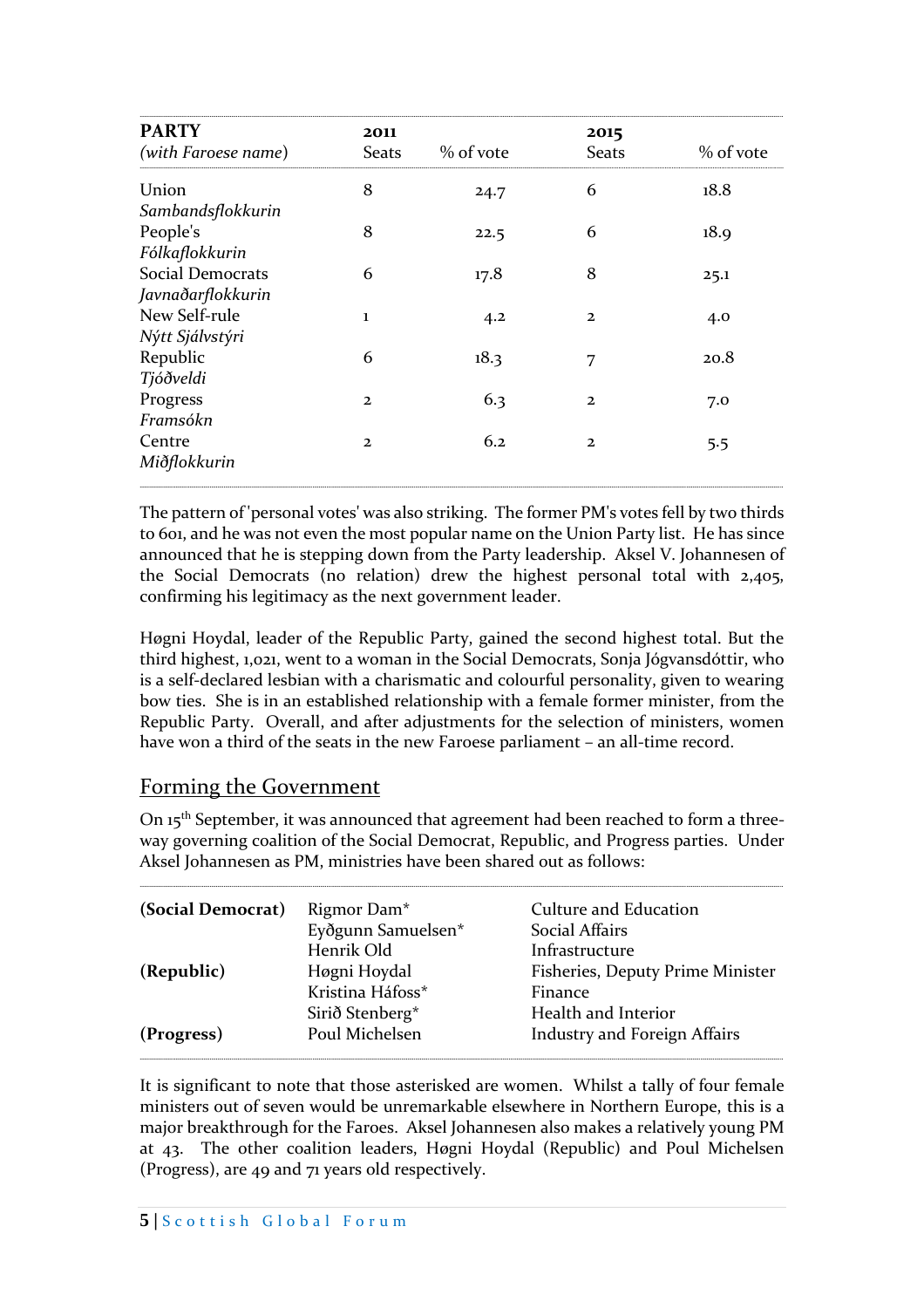The posts given to Hoydal and Michelsen reflect their status as party leaders and are in fields critical for the new government programme. They also grant important external roles to both. The designation of a distinct Foreign Ministry under Michelsen can also be seen as a clear step away from previous practice: the former PM Kaj Leo Holm Johannesen (with his pro-union programme) had brought the foreign affairs staff into the PM's office and handled diplomatic issues himself.

### Plans on Self-rule and Independence

The bulk of the new 7-page government programme – published on  $14<sup>th</sup>$  September – is a catalogue of planned reforms in all areas of the economy and society, ranging from very precise and time-bound initiatives to general aspirations.<sup>5</sup> Specific measures on gender rights include efforts for equal pay and new measures against stalking; however, there is nothing on gay marriage or LGBT issues generally (it is fair to note that 'women's issues' come up in other parts of the programme such as kindergarten provision, health reforms and support for young families.)

The sections on the constitutional status of the Faroes and on foreign affairs are among those that set out brief goals with little solid explanation. However this does not make them any less sensational. Regarding the sovereignty issue, the new government promises to go ahead with drafting a new Faroese constitution, something that the Danes have warned against but which the previous government had actually also backed.<sup>6</sup> Two other points, however, are more novel and (for many) provocative:

- To first 'freeze' and then reduce the amount of the Danish financial subsidy;
- To hold a referendum in the Faroes on the new constitution, as early as 2017.

More generally, the government undertakes to shift further areas of competence from the Danish sovereign to the Faroes' own control, thus stretching the present degree of autonomy and – as many would see it – further moving the Faroes down the road towards full independence from Denmark.

Aside from reinstating a separate foreign affairs portfolio, the new Faroese government is also forthright about its diplomatic plans. The general aim is to have the Faroes present at the table at any time when international matters vital for the nation are being discussed. The Faroes' overseas representations will be asked to upgrade their existing work and to deliver tangible results (there are five such missions at present).<sup>7</sup> The Faroes will seek separate, independent membership in the Nordic Council, EFTA, WTO, and the International Olympic Committee, and will strengthen its role in Arctic cooperation. Further aims include a Free Trade Agreement with the EU and improved trade relations with other states.

 $\overline{a}$ 

<sup>5</sup> Available (only in Faroese) at: <http://www.foroyalandsstyri.fo/landsstyrid/samgonguskjalid/> The publication date of 14th September is meaningful in the Faroes because that was the date of

the 1946 indpendence referendum (see below).

<sup>6</sup> This happened most recently in 2011 when the Danish PM warned that proposed Faroese changes would go beyond the point where the Faroes could be kept within the overall Danish constitution, and were tantamount to an independence decalaration. Kaj Leo Holm Johannesen did not accept this.

<sup>7</sup> Brussels, Copenhagen, London, Moscow and Reykjavík, see: <http://www.government.fo/>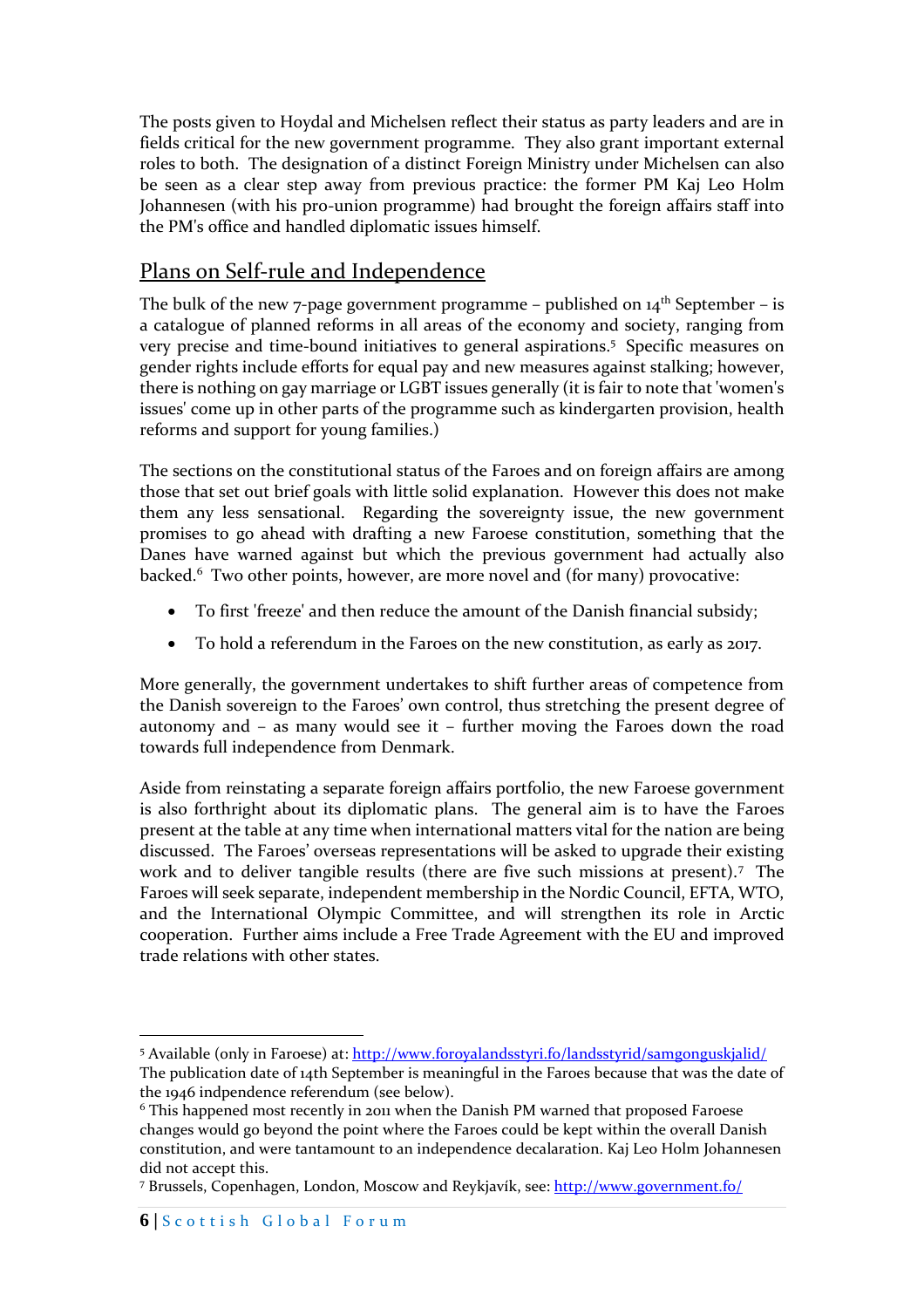### Where and Whither Now?

Large political shifts in any country bring turbulence and a degree of uncertainty over how sustainable those shifts are. Signs that all would not be plain sailing for the new Faroese government came in the very first days of the new parliament. Sonja Jógvansdóttir announced she would be leaving the Social Democrat (SD) party in protest at the failure to include the legalization of same-sex marriage in the coalition's programme for government (the SDs were seen as mainly responsible for this, as their extensive membership is divided on the issue). Jógvansdóttir said, however, that she would support the rest of the government's programme as an Independent MP, and later offered to sign a formal undertaking to this end.

Surprises can come both ways. A day after Jógvansdóttir's announcement, Annika Olsen left the People's Party and on  $17<sup>th</sup>$  September accepted the chairmanship of a powerful parliamentary committee as inducement to join the governing Progress Party. Just days later, she left that party to be an Independent; she has subsequently taken absence of leave in order to deal with stress. Meanwhile, the two members of New Self-rule Party offered a 'voting pact' whereby they would support the coalition without actually joining it. The end result is that the government parties end up with three guaranteed supporters on top of their own 16 votes, thus giving them a working – if not a formal or unassailable – majority.

As to further uncertainties, there is speculation about how the three party leaders in the coalition – all strong personalities – will get on together in the medium to longer term. All have had to accept programme compromises that are painful for at least some of their supporters, and which could hurt further as details of the currently vague policy pledges emerge. It is not unknown for Faroese coalitions to shed members during their term; indeed, the former government ended as a three-party coalition after a smaller party left. The new parliamentary arithmetic would not let any two of the existing three partners maintain a majority together, though it could conceivably work if (for instance) New Self-rule replaced the Republic Party.

There are obvious, larger questions about the viability of the overall government programme with its provocative combination of left-liberal reforms and bold steps towards independence. It places powerful constituencies like the fishery owners and other traditional élites on the defensive, and they are not lacking in tools to retaliate.

In general economic terms, reconciling a proactive welfare, reform and development policy with building a robust and competitive economy long-term would be a challenge for any government. However the risks are higher for the Faroes where balancing the books depends on external factors – especially the sea products market – which are beyond the small nation's control. In the past year, the Faroes have benefited hugely from the Ukraine-related sanctions imposed upon Russia; specifically the ban of fish imports from EU and NATO countries. This ban does not apply to the Faroes which opted to stay out of the EU when Denmark joined in 1973. $8$  Greatly increased quantities of salmon, including some allegedly brought into the Faroes from elsewhere, have been sold to Russia at above-average prices. But how long can such good fortune be relied upon?

 $\overline{a}$ 

<sup>8</sup> 'Faroe Islands Boom by Selling Salmon to Russia', *Wall Street Journal,* 20th February 2015, at: <http://www.wsj.com/articles/faeroe-islands-boom-by-selling-salmon-to-russia-1424483776>